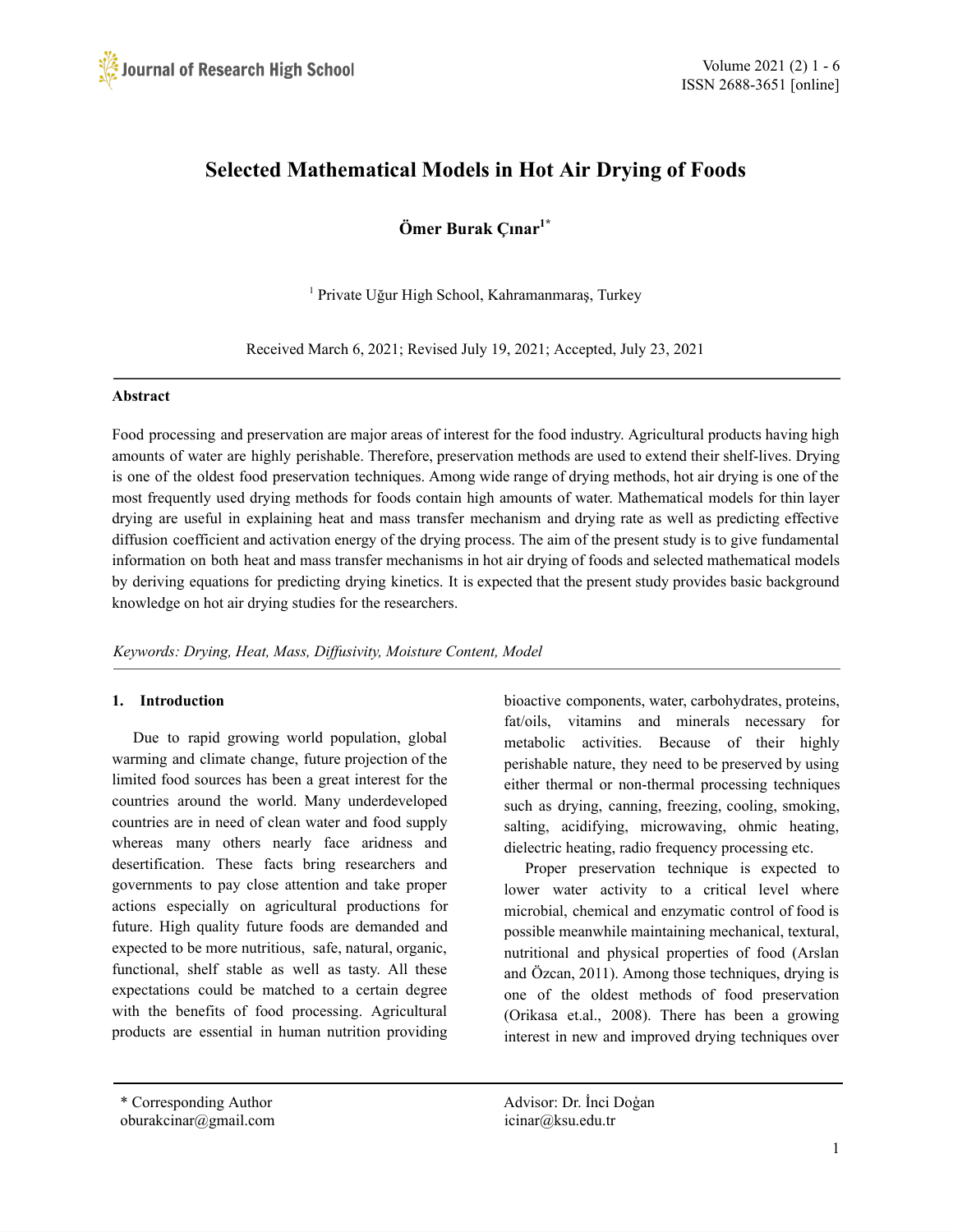the past years. Although recent studies involve non-thermal drying methods as well as hybrid drying techniques, food industry still relies mainly on hot air drying. Hot air drying is a process where water removal from the food material is provided by the pre-heated air flow having constant velocity and relative humidity.

Drying process provides extended shelf life by lowering the water content and water activity of food being dried (Zhou et.al., 2019). Wide range of agricultural products are preserved by drying but dried products display altered organoleptic and nutritional properties as compared to their fresh counterparts. Moisture content of dried food is below its critical value where enzymatic, chemical and biochemical reactions are limited. Convective hot air drying is one of the most frequently used drying methods for food drying operations both in lab and industrial scale. Hot air drying process helps reduce product volume, facilitates handling and transportation, provides microbial, enzymatic and chemical stabilization of dried food, lowers storage expenses and offers a variety of processed foods to consumer (Zielinska and Markowski, 2010). Hot air drying also has some drawbacks such as longer drying time and undesired changes of food due to its heat sensitivity (Darvishi et.al., 2014). Studies on hot air drying of foodstuffs concentrate on the optimization of drying parameters, namely drying temperature, time, air velocity, air and food relative humidity, shrinkage, thickness, evaporation surface area and moisture content of food and type of drying equipment. All of these factors in return influence the rate of drying (Cruz et.al., 2015; Guine, 2018).

The aim of the present study is to give fundamental information on both heat and mass transfer mechanisms in hot air drying of foods and selected mathematical models by deriving equations for predicting drying kinetics. It is expected that the present study provides basic background knowledge on hot air drying studies for researchers.

# **2. Mechanisms of Heat and Mass Transfer**

The purpose of drying is the water removal from the food. Drying involves simultaneous heat and mass transfer for water removal. During hot air drying, two simultaneous process occurs namely heat transfer from the heated drying air to the food surface and moisture (mass) transfer from the surface of the solid food to the hot drying air. Driving forces for mass transfer are capillary diffusion, concentration difference and pressure difference between food and hot drying air whereas driving forces of heat transfer are temperature difference and thermal conductivity of the drying food.

Drying behavior of food material is affected by internal (density, permeability, porosity, sorption characteristics, thermophysical properties of food) and external (temperature, velocity and relative humidity of heated drying air) factors (Kaya et.al., 2009). Knowledge on heat and mass transfer phenomena during hot air drying of foods greatly helps to reduce operational costs and preserve the quality of dried food via drying parameter optimisation studies.

Theoretical and experimental studies on heat and mass transfer phenomena during hot air drying of foods has been a major research area over the past decades. Diffusion theory, the capillary flow theory and evaporation-condensation theory are widely used to explain the physical phenomena of the hot air drying process in porous materials (Prommas, 2011).

#### **3. Mathematical Models for hot air drying**

From the food engineering point of view, mathematical models are used as effective tools for describing drying mechanisms for process optimisation and analysis of food drying for wide range of foods. Fundamental understanding of drying characteristics is generally build on thin layer drying concept and models are theoretical, semi-theoretical or purely empirical nature (Mwithiga & Olwal, 2005). Thin layer drying is based on placing drying food onto drier trays as thin layered as possible to ease water removal from the surface of the food during drying. Most of the studies from literature use semi-theoretical models with a certain degree of success depending on the type of food and conditions of drying. Advantage of using of semi-theoretical models is in their less complicated solutions as compared to the theoretical models (Doungporn et.al., 2012). Most commonly used semi-theoretical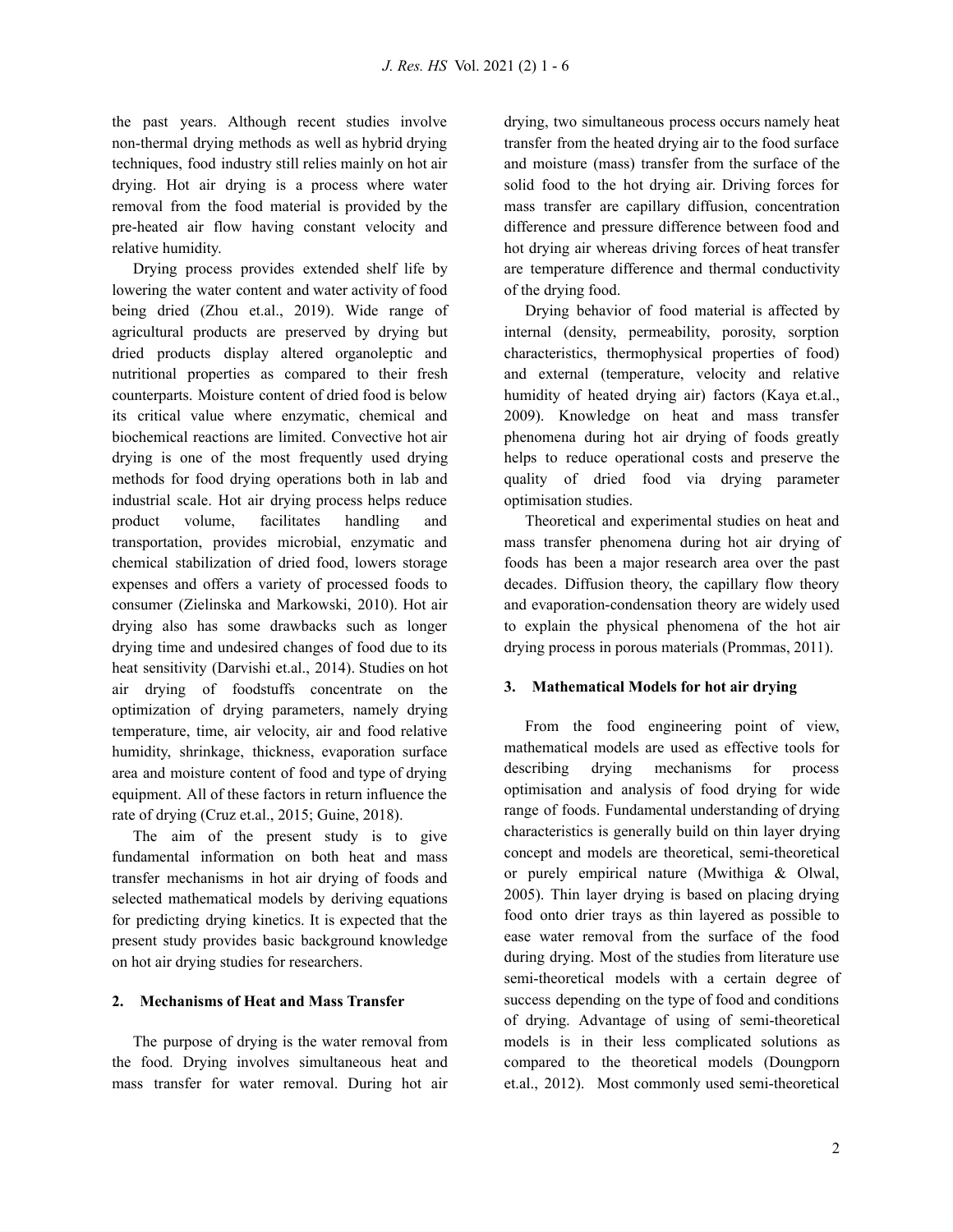thin layer drying models from the selected literature are given in Table 1.

| Name of model                | <b>Model equation MR=</b>                 | Reference                                                              |
|------------------------------|-------------------------------------------|------------------------------------------------------------------------|
| Lewis<br>Newton              | $exp(-kt)$                                | Artnaseaw et.al., 2010;<br>Mwithiga&Olwal, 2005                        |
| Page                         | $exp(-kt^n)$                              | Artnaseaw et.al., 2010                                                 |
| Modified Page                | $exp(- (kt)^n)$<br>$\exp[-c(t/L^2)^n]$    | Özdemir&Devres, 1999;<br>Mwithiga &Olwal, 2005<br>Diamante&Munro, 1991 |
| Henderson and Habis          | $a \exp(-kt)$                             | Henderson&Habis, 1961                                                  |
| Modified Henderson and Habis | $a \exp(-kt) + b \exp(-gt) + c \exp(-ht)$ | Karathanos, 1999                                                       |
| Logarithmic                  | $a \exp(-kt) + c$                         | Yaldız et.al., 2001                                                    |
| Two-term                     | $a \exp(-k_0 t) + b \exp(-k_1 t)$         | Artnaseaw et.al., 2010                                                 |
| Two-term exponential         | $a \exp(-kt) + (1-a) \exp(-kat)$          | Sharaf-Eldeen et.al., 1980                                             |
| Midilli and Kucuk            | $a \exp(-kt^n) + bt$                      | Midilli et.al, 2002                                                    |
| Approximation of diffusion   | $a \exp(-kt) + (1-a) \exp(-kbt)$          | Demir et.al., 2007                                                     |
| Wang and Singh               | $1 + at + bt^2$                           | Wang&Singh, 1978                                                       |
| Simplified Fick's diffusion  | a exp[-c(t/ $L^2$ )]                      | Diamante&Munro, 1991;                                                  |
| Thomson                      | $t=a \ln(MR) + b(\ln(MR))^2$              | Paulsen & Thomson, 1973                                                |
| Verma et.al.                 | $a \exp(-kt) + (1-a) \exp(-gt)$           | Verma et.al., 1985                                                     |

Table 1. Semi-theoretical thin layer drying model equations

a,b,c,n and k are model constants.

Most of the studies on mathematical modelling of hot air drying focus on the semi-theoretical thin layer drying. Experimental data fits onto the selected model equations to find the best fit under constant drying conditions. Moisture ratio of samples during drying is calculated as (Guine et.al., 2011; Mota et.al., 2010):

$$
MR = \frac{M_t - M_e}{M_0 - M_e} \tag{1}
$$

where M is the moisture content of the food (kg water/ kg DM), subscripts t, 0 and e denotes time t, initial and equilibrium respectively.  $M_e$  refers to the equilibrium of moisture content with surrounding medium namely drying air for a long period of drying time. For most drying operations  $M_e$  is relatively small as compared to  $M_t$  and  $M_0$  and therefore can be ignored for long period of drying time. Then, Equation 1 becomes:

$$
MR = \frac{M_t}{M_0} \tag{2}
$$

Considering diffusion is, as in most case, the main mechanism for the mass transfer from the drying food surface, solution of Fick's second law of diffusion equation for a slab with no shrinkage can be given as (Singh and Pandey, 2012):

$$
MR = \frac{M_t - M_e}{M_0 - M_e} = \sum_{n=1}^{\infty} \left( \frac{8}{(2n-1)\pi^2} exp\left( \frac{-D_{eff}(2n-1)^2 \pi^2}{4(L)^2} t \right) \right)
$$
 3

where  $D_{\text{eff}}$ : effective moisture diffusivity (m<sup>2</sup>/s); L:half thickness of the slab (m), i: positive integer, number of terms that is taken into account and t: drying time (s). Using first term of series in Equation 3, moisture ratio is simplified to Equation 4:

$$
MR = \frac{M_t - M_e}{M_0 - M_e} = \frac{8}{\pi^2} \exp \exp (\frac{\pi^2 D_{eff}}{4L^2} t) \tag{4}
$$

Equation 4 then can be rearranged for further simplification as in Henderson and Habis model and given as follows:

$$
MR = \frac{M_t - M_e}{M_0 - M_e} = a \exp(-kt) \tag{5}
$$

Fick's law to explain moisture diffusion process also can be given for a cube geometry of food in series type of equation as (Zielinska and Markowski, 2010):

$$
MR = \frac{512}{\pi^6} \left[ \sum_{n=1}^{\infty} \frac{1}{(2n-1)^2} exp(-(2n-1)kt)^2 \right]
$$
 6

where n: integer and k: model constant. Moisture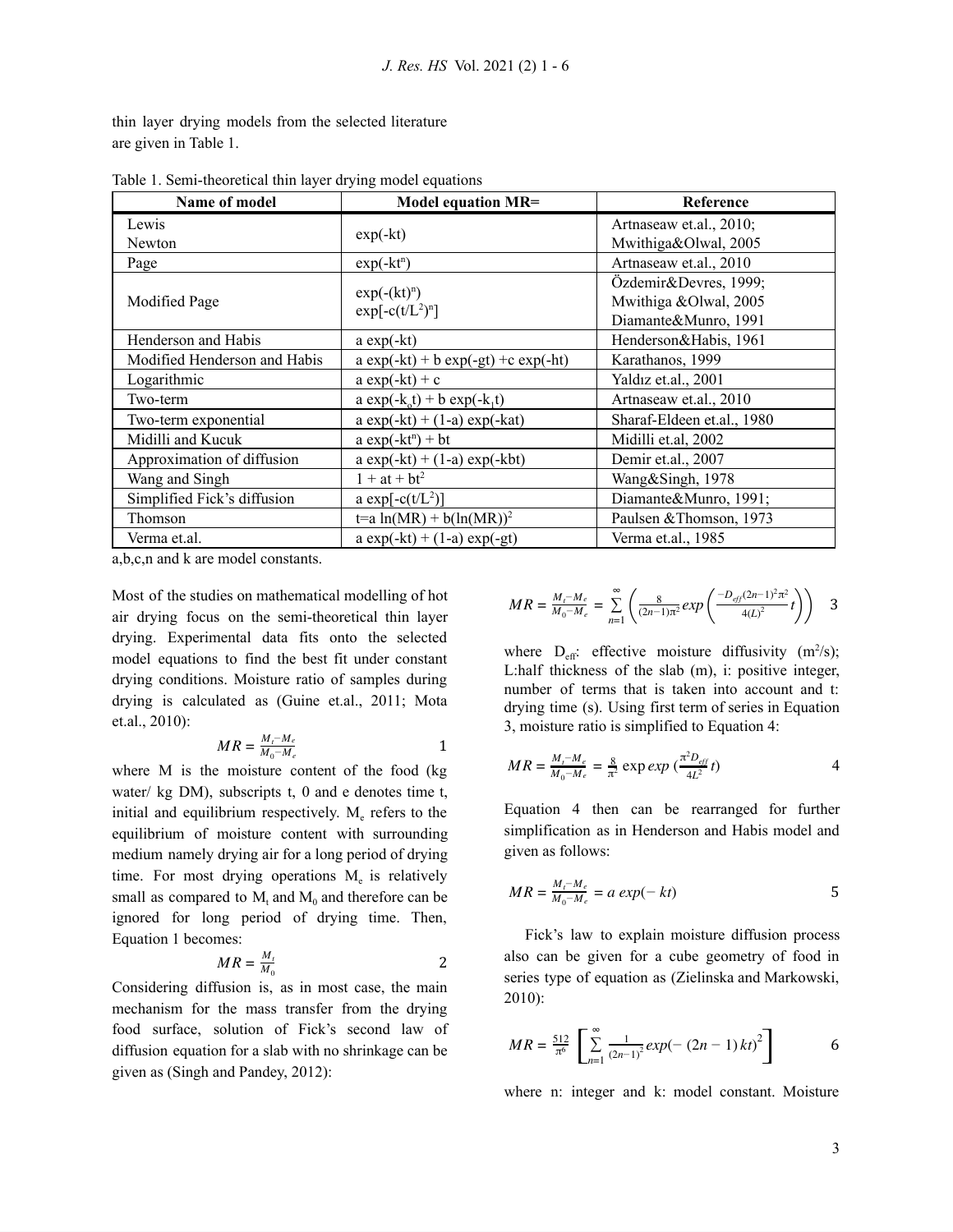ratio can further be simplified using the first term of series in Eqation 6 as follow:

$$
MR = \frac{512}{\pi^6} \left[ exp(-kt)^2 \right] \tag{7}
$$

Analytical solution of Fick's second law of diffusion in spherical geometry can be given as (Aghbashlo et.al., 2008):

$$
MR = \frac{M_t - M_e}{M_0 - M_e} = \frac{6}{\pi^2} \exp \sum_{n=1}^{\infty} \frac{1}{n^2} \exp \left( \frac{-n^2 \pi^2 D_{eff}}{r_0^2} t \right)
$$
 8

where  $r_0$  is the radius of the food material (m). When first term of the series Equation 8 is used:

$$
MR = \frac{M_t - M_e}{M_0 - M_e} = \frac{6}{\pi^2} \exp \exp \left(\frac{-\pi^2 D_{\text{eff}}}{r_0^2} t\right)
$$

To simplify Equation 9 to a straight line equation:

 $\ln \ln (MR) = \ln \ln \left( \frac{6}{\pi^2} \right) - \left( \frac{\pi^2 D_{eff}}{r_0^2} \right) t = A + Bt$  10 where A= $6/\pi^2$ ; B= $\pi^2 D_{eff}/r_0^2$ , slope of the straight line by which  $D_{\text{eff}}$  can be calculated.

Experimental data of MR and t is used to fit to model equations and goodness of the fit is determined by statistical analysis such as determination coefficient (R), correlation coefficient  $(R<sup>2</sup>)$ , standart error of estimate, sum of squares, mean of squares, F test and P value (Guine et.al., 20111; Mota et.al, 2010). Statistical analysis on selection of best fit hot air drying equation is generally based on correlation coefficient  $(R^2)$ , reduced Chi-square  $(\chi^2)$ , root mean square error (RMSE) and mean bias error (MBE) as respectively follow (Evin, 2012):

$$
\chi^2 = \frac{\sum_{i=1}^{N} (MR_{exp,i} - MR_{pre,i})^2}{N - n}
$$
 11

$$
RMSE = \left[\frac{1}{N} \sum_{i=1}^{N} (MR_{pre,i} - MR_{exp,i})^2\right]^{1/2}
$$
 12

$$
MBE = \frac{1}{N} \sum_{i=1}^{N} (MR_{pre,i} - MR_{exp,i})^2
$$
 13

where  $MR_{\text{expl}}$ : ith moisture content recorded experimentally;  $MR_{pre,i}$ :ith predicted moisture content by mathematical model in question; N: total number of recorded moisture content values,n: model

constant. Best fit model is decided by having the highest  $R^2$  and the lowest  $\chi^2$ , RMSE and MBE values.

Drying rate is also one of the important parameters in comparisons of drying operations. During hot air drying, moisture removal occurs at different rates namely constant rate and falling rate. For highly moist material as in most foods, both periods are present. Constant rate period is defined as the period of drying where the rate of moisture transfer from the center of the food to the evaporation surface is equal to the rate of moisture evaporation from the surface. Constant rate period continues as long as water supplied to the surface compensates the surface evaporation. Falling rate corresponds to the period where drying rate starts to decrease due to decreasing transfer of water to the evaporation surface. Drying rates of food can be calculated as:

$$
DR = \frac{M_{t+\Delta} - M_t}{\Delta t}
$$

where DR: drying rate (kg water/kg DM min); M  $_{t+<sub>Δt</sub>$ : the moisture content at time t+ $\Delta t$  and  $M_t$ : moisture content at time t (min).

# **4. Calculation of Effective Moisture Diffusivity and Activation Energy**

Water diffusion is a complex phenomena during drying involving molecular diffusion, hydrodynamic, capillary and Knudsen flow and surface tension (Erbay & İcier, 2009). Lumped parameter model assumes only effective moisture diffusivity which technically corresponds to the conductive term of moisture transfer mechanism. Effective diffusivity is generally calculated by the use of experimental drying curve plots. From the experimental data, the plot of ln(MR) versus drying time (t) gives a straight line and slope of this line is:

$$
\ln \ln (MR) = \ln \ln (a) - \frac{\pi^2 D_{\text{eff}}}{4L^2} t
$$
 15

where  $D_{\text{eff}}$ : effective moisture diffusivity (m<sup>2</sup>/s); k: drying rate constant, slope of the ln(MR) versus t.

Effective diffusivity is affected both by internal conditions of food namely temperature, moisture content and microstructure and external conditions namely drying air velocity, air temperature and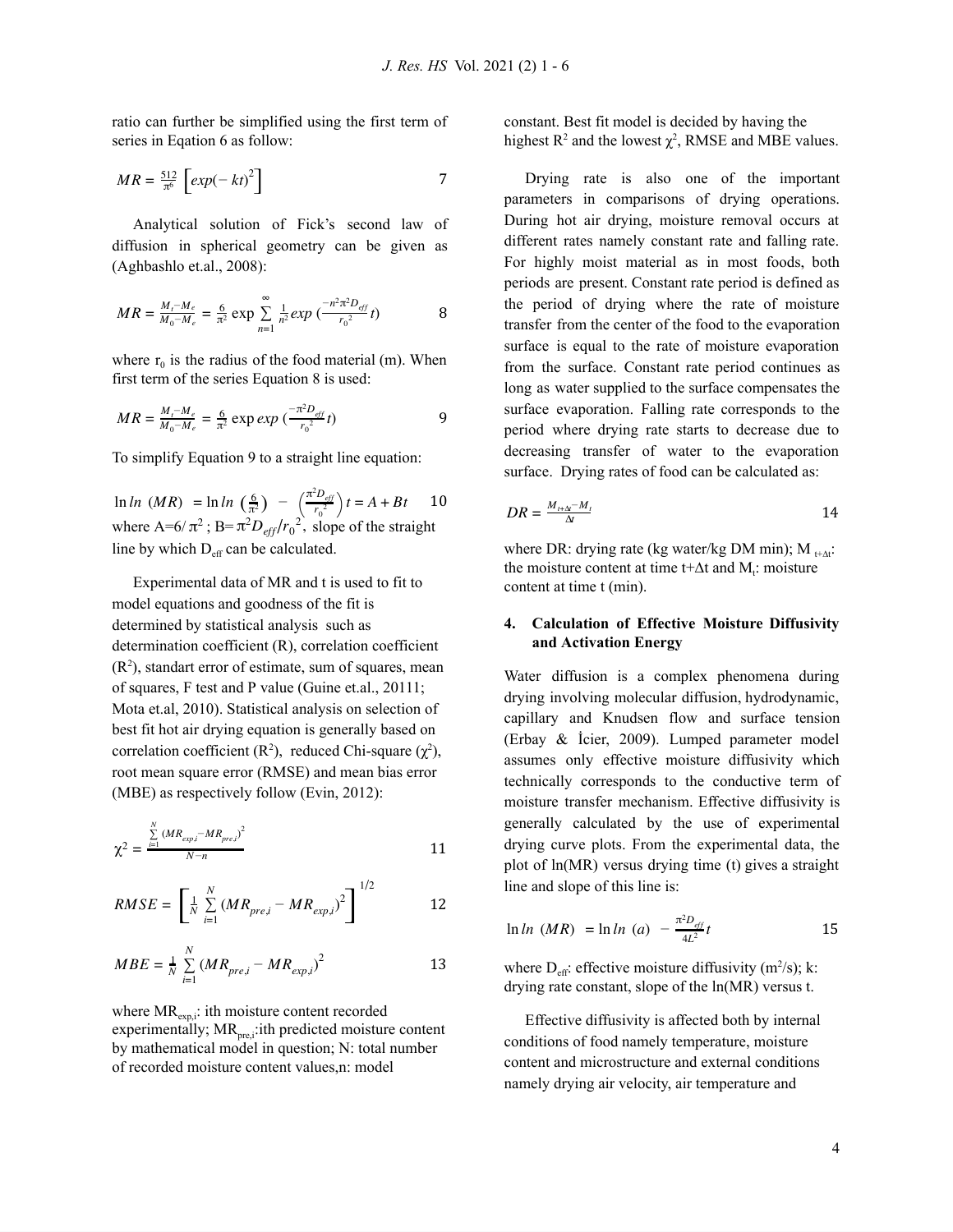relative humidity. Temperature dependency of  $D_{\text{eff}}$  is often constructed with Arrhenius type relation as follows (Fudholi et.al, 2016):

$$
D_{\text{eff}} = D_0 \exp \exp -\frac{E_a}{RT} \tag{16}
$$

Equation 16 can be linearized by taking natural logarithms of both sides:

$$
ln(D_{eff}) = ln(D_0) - (\frac{E_g}{R})\frac{1}{T}
$$

where  $D_0$ : effective diffusivity at infinitely high temperature  $(m^2/s)$ , Ea: activation energy (kJ/mol), R: universal gas constant  $(8.314 \times 10^{-3} \text{kJ/molK})$ ; T: absolute temperature (K).  $E_a$  and  $D_0$  in Equation 17 can be calculated by the slope of the plot of ln(Deff) versus 1/T.

#### **Conclusion**

Rapid increasing world population is in need of nutritious, safe, standardized and yet tasty foods with acceptable shelf-life. Food processing industry is constantly seeking new and improved methods for food processing and preservation. Drying has been and still is one of the most widely used method of food preservation and mainly relies on simultaneous transfer of heat and mass. Fundamentals of heat and mass transfer mechanisms help to improve present drying techniques as well as gives insight for innovations. Mathematical models are used to describe both water removal and heat penetration during hot air drying. Mathematical models for hot air drying of foods are used to develop new drying equipment, drying method and process parameters. Models are tools for process control. Considering rapid developments in artificial intelligence systems, such mathematical models have great potential for further integration with hands-on industrial drying operations for better process and product control. Present work is considered as useful summary for the students set their mind on getting engineering education.

# **References**

Arslan, D., & Özcan, M.M. (2011). Dehydration of red bell-pepper (*Capsicum annuum L*.): Change in drying behavior, colour and antioxidant content. *Food and Bioproduct Processing*, 89:504-511.

Artnaseaw, A., Theerakulpisut, S., & Benjapiyaporn C. (2010). Drying characteristics of Shiitake mushrooms and Jinda chili during vacuum heat pump drying. *Food and Bioproducts Processing*, 88:105-114.

Cruz, A.C.R., Guine, P.F. & Gonçalves, J.C. (2015). Drying kinetics and product quality for convective drying of apples (cvs. Golden Delicious and Granny Smith). *International Journal of Fruit Science*, 15(1):54–78.

Darvishi, H., et al. (2014). Study of the drying kinetics of pepper. *Journal of the Saudi Society of Agricultural Sciences*, 13:130-138.

Demir, V., Gunhan, T. & Yagcıoglu, A.K. (2007). Mathematical modelling of convection drying of gren table olives. *Biosystems Engineering*, 98:47-53.

Diamante, L.M. & Munro, P.A. (1991). Mathematical modelling of hot air drying of sweet potato slices. *International Journal of Food Science and Technology*, 26:99-103.

Doungporn, S., Poomsa-ad, N. & Wiset, L. (2012). Drying equations of Thai Hom Mali paddy by using hot air, carbon dioxide and nitrogen gases as drying media. *Food and Bioproducts Processing*, 90(2):187-198.

Erbay, Z. & İcier, F. (2009). A review of thin layer drying of foods: theory, modeling and experimental results. *Critical Reviews in Food Science and Nutrition*, 50:441-464.

Evin, D. (2012). Thin layer drying kinetics of Gundelia tournefortii L. *Food and Bioproducts Processing*, 90(2):323-332.

Fudholi, A., et al. (2016). Activation energy of thin layer drying kinetics of belimbing dayat fruit (*Baccaurea angulata*). *Research Journal of Applied Sciences, Engineering and Technology*, 13(4):295-300.

Guine, R.P.F. (2018). The drying of foods and its effect on the physicochemical, sensorial and nutritional properties. *International Journal of Food Engineering*, 4(2):93-100.

Guine, R.P.F., Pinho, S. & Barroca, M.J. (2011). Study of the convective drying of pumpkin